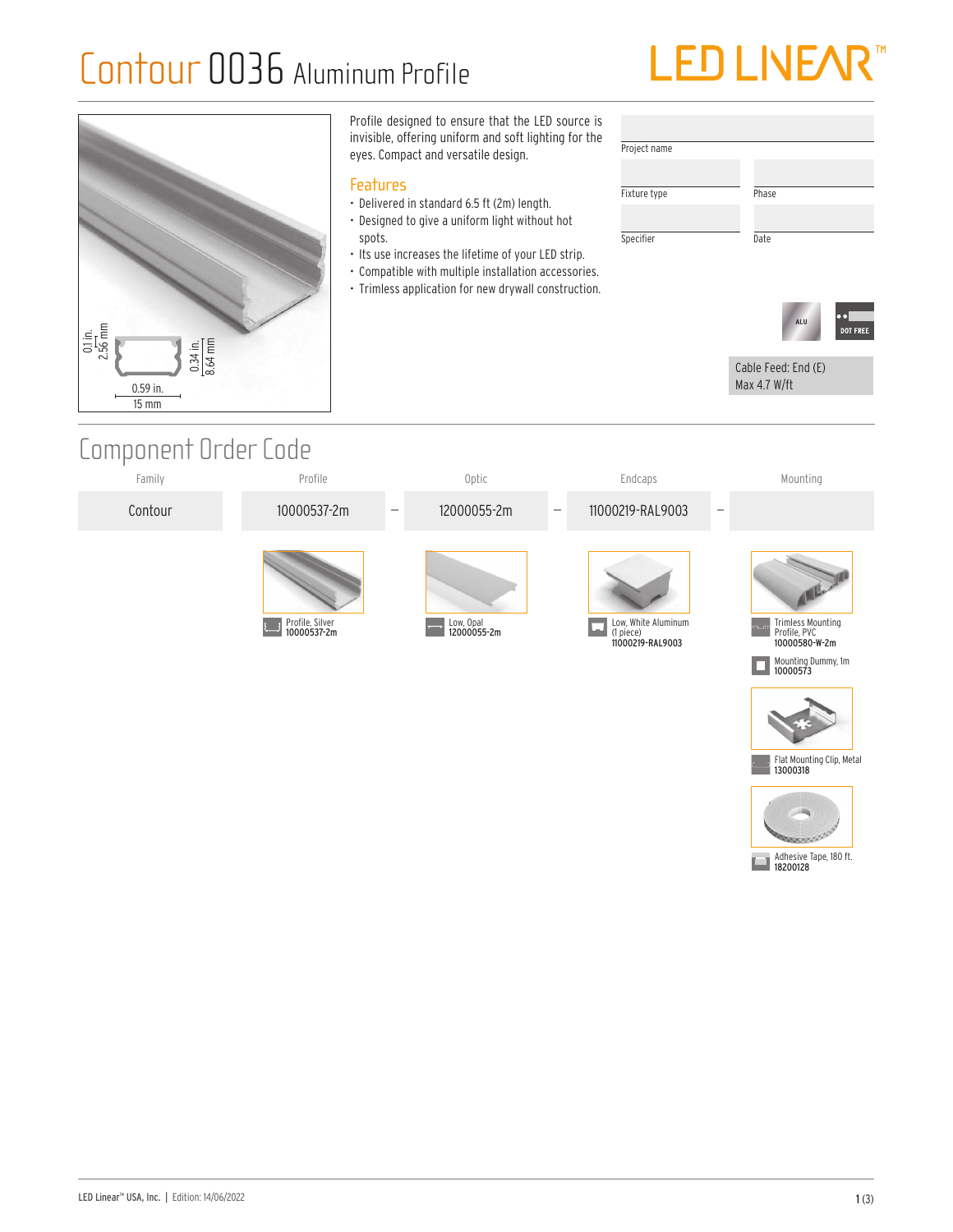

## Technical Details

LOW OPAL





Dot free 5% warmer CCT offset This lens provides a homogenous line of light.